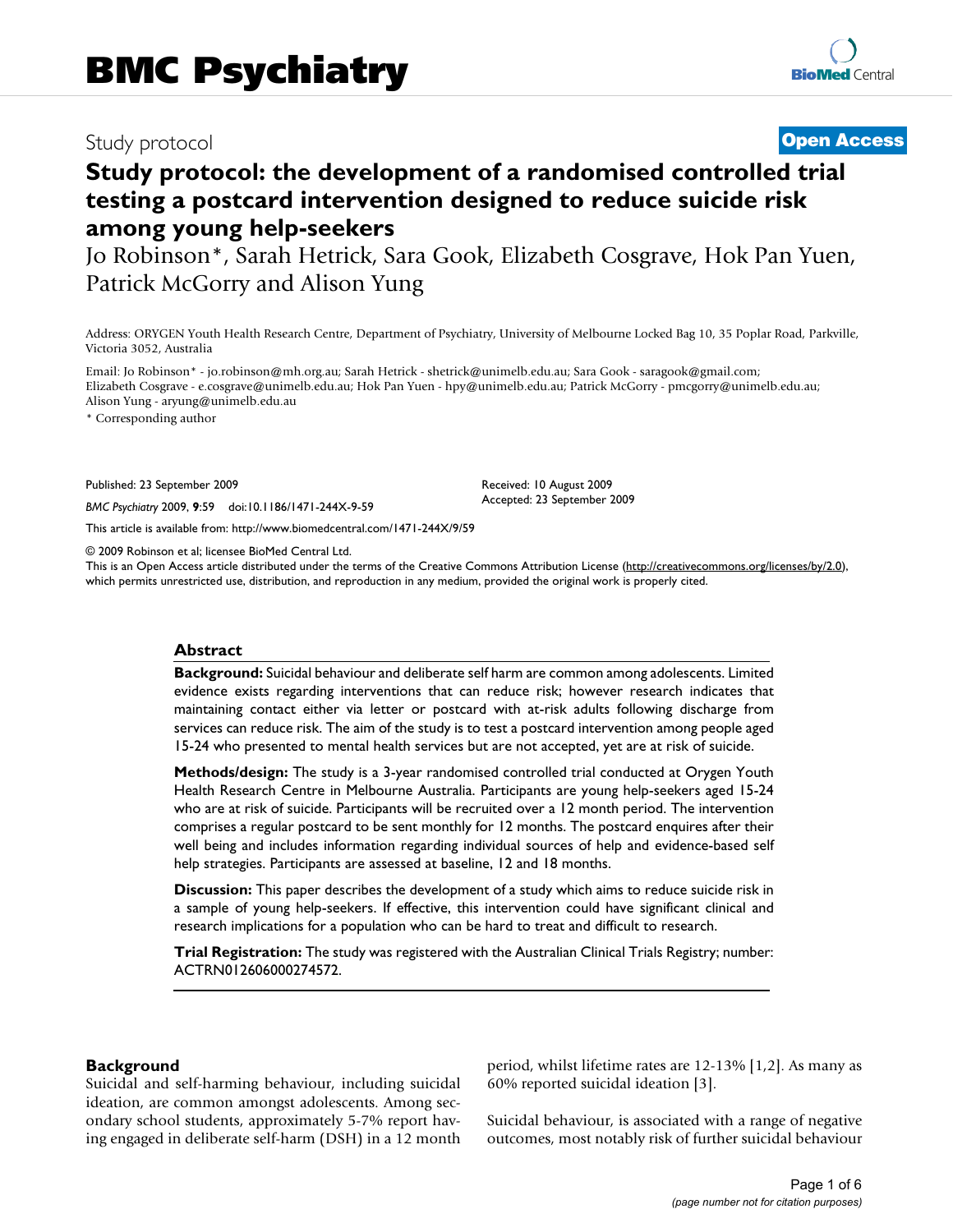and completed suicide [4,5] and other forms of premature mortality such as accidental death and homicide [6]. A key risk factor for suicidal behaviour is mental disorder [7], particularly affective disorders and/or depressive symptoms [7,2]. However, mental disorders are not present in all young people at risk and suicidal behaviour is often precipitated by adverse life events or interpersonal crises [7].

Whilst much is known about the epidemiology of suicidal behaviour, less evidence exists regarding interventions to reduce risk [8], particularly that from randomised-controlled trials [9]. One promising intervention, tested in adults, has a focus on maintaining contact with those at risk. Two studies have shown that contact via regular letter or postcard with at-risk adults, after discharge from an inpatient psychiatric unit [10] or an Emergency Department (ED) [11] reduced subsequent suicidal behaviour for up to two years [10]. The treatment effect may be due to enhancing connectedness and perceived social support [12,11]. Treatment approaches that are successful among adults may not be among young people [13] and it is unknown whether the 'postcard' intervention would be successful with adolescents and young adults.

Research at a specialist mental health service (ORYGEN Research Centre, ORC) had showed that while a number of young people were not unwell enough to meet the entry criteria, this group included many individuals who had made suicide attempts (n = 14; 25%) or expressed suicidal ideation ( $n = 22$ ; 38.6%) [14]. This highlighted a service provision gap that could potentially be filled by a postcard intervention.

# **Methods/design**

### *Aims and hypotheses*

The aims are to determine if suicidal and self harming behaviour can be reduced by the receipt of a regular postcard sent monthly over 1 year.

The hypotheses are that the receipt of a regular postcard will result in: 1. Decreased suicidal behaviour and ideation 2. A reduction in depression and hopelessness 3. Improved self-esteem 4. Increased perceived social support, and 5. Increased help seeking. We further hypothesise that: 6. There will be a positive association between reductions in suicidal behaviour and improved selfesteem and perceived support, and 7. Between reduced suicidal behaviour and hopelessness and depression.

### *Study design*

The study is a randomised controlled trial registered with the Australian Clinical Trials Registry and approved by the North Western Mental Health Research and Ethics Committee.

#### *Setting*

Orygen Youth Health (OYH) is a publicly funded specialist mental health service for people aged 15-24 living in the Western and Northwestern regions of Melbourne. The service treats individuals with both psychotic and nonpsychotic disorders. There is also a triage service, where eligibility for treatment is determined. It also houses Orygen Youth Health Research Centre (OYHRC).

#### *Participants*

Participants will be recruited from OYH triage over a 12 month period. Inclusion criteria are: 15 to 24 years; resident in Northwestern Metropolitan region of Melbourne; refused from service; current or lifetime history of suicidal ideation or attempts or DSH. These will be assessed by a Research Assistant (SG) via the written triage records. Exclusion criteria are: known organic cause for presentation; intellectual disability; inability to speak English. The participant flow chart is shown in Figure 1.

#### *Procedure*

After assessing eligibility, the Research Assistant will telephone the young person to explain the study and seek informed consent. If the young person is interested in participating, the Research Assistant will arrange a face-toface interview, during which written information will be provided and consent sought. Once consent is obtained the Research Assistant will conduct the baseline interview.

Following the baseline interview the study coordinator (JR) will contact each participant by telephone (within 1 to 5 days), enquire about wellbeing and ask him or her to identify 3 sources of help that may be useful in times of crisis. It will be explained that this information would be included in a postcard should the young person be allocated to the intervention group.

#### *Intervention*

The intervention is a regular postcard sent in a sealed envelope. One postcard a month is sent over 12 months, starting the month after the baseline assessment. The postcards have been designed with a 'youth focus', in conjunction with the OYHRC consumer group. They all enquire about the person's well being, remind them about the sources of help identified during the telephone interview and promote one of 6 evidence-based self-help strategies. These are: 1. Physical activity 2. Early morning light exposure 3. Self-help books based on cognitive behavioural therapy 4. Websites known to be effective e.g. BluePages [15] and Mood GYM [16] 5. Relaxation training 6. Reducing alcohol and other substance use [15-18]. The self-help strategies and the individual sources of help will be rotated. The participant's name and the individual source of help obtained from telephone interview will be hand-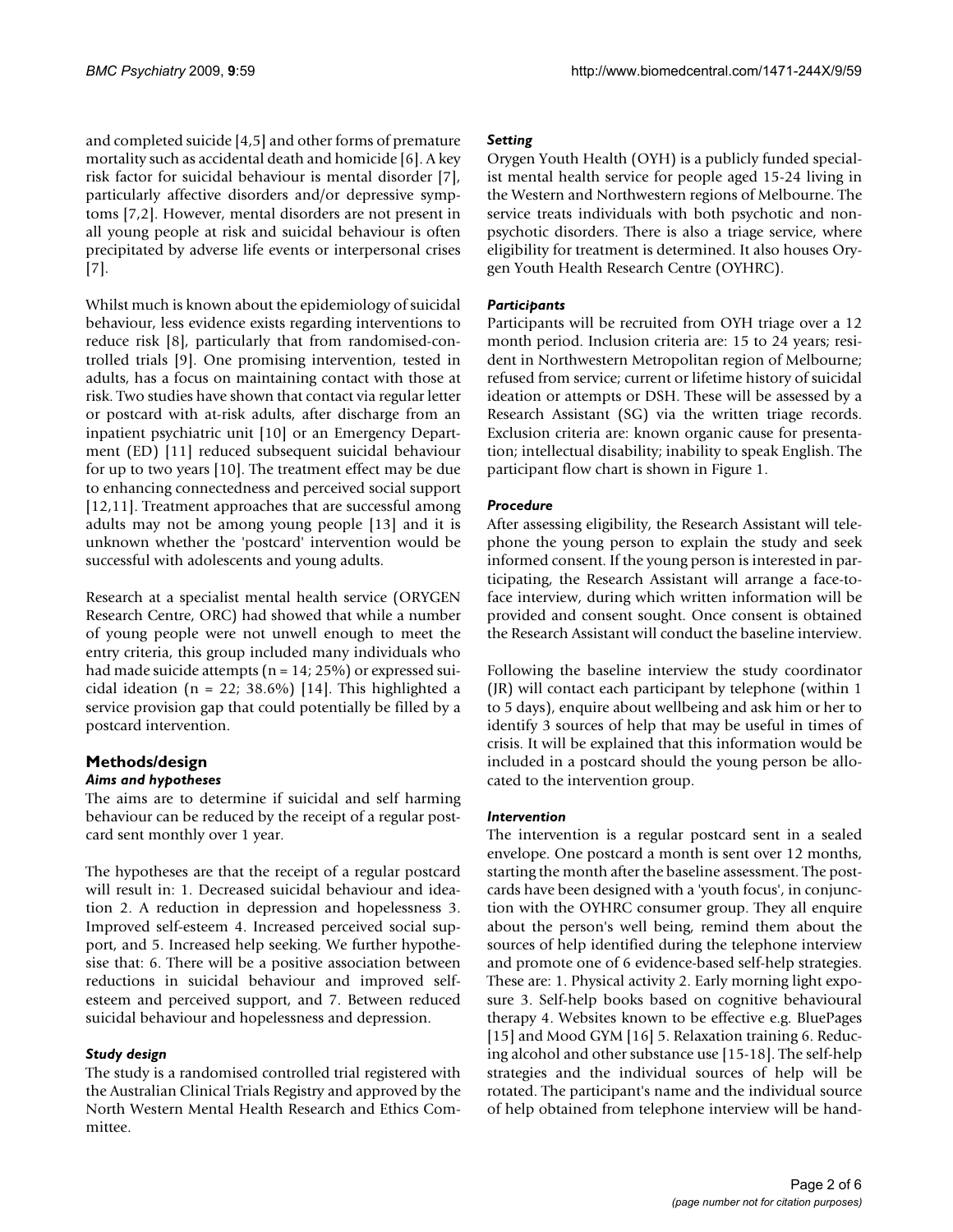

Figure 1 **Study flow-chart: This figure displays the participant flow-chart**.

written and each postcard individually signed. An example of the postcard is shown in Figure 2.

Included with each postcard will be a 'change of address' slip, as well as the option for participants to request that the postcards be discontinued.

#### *Control intervention*

Those in the control group will receive the initial 'sources of help' interview but no postcards.

#### *Outcomes*

The primary outcomes are suicidal behaviour and ideation, DSH, hopelessness, depression, self-esteem, helpseeking and perceived social support, with assessment at baseline, 12 and 18-months. The acceptability of the intervention will also be assessed by calculating the proportion of participants who choose to discontinue receiving the postcards and via an evaluation questionnaire administered at 12-month follow-up. This questionnaire also asks participants whether or not they had employed any of the help-seeking strategies recommended in the postcards.

#### *Outcome measures*

Basic demographic details, including age, gender, employment or educational status, living circumstances, country of birth, parents' or guardians' employment status, parents' or guardians' country of birth, medical history and details of any treatment being received, are recorded on a specifically designed, standardised questionnaire.

Axis-I diagnoses will be assessed using the Structured Clinical Interview for DSM-IV [19].

Depression will be assessed by the Center for Epidemiologic Studies - Depression scale [20] a 20-item measure of current level of depressive symptomatology. A cut off score of 24 was used in this study in order to detect symptoms more likely to be of clinical significance [21].

The Beck Scale for Suicidal Ideation (BSS) [22] measures suicidal ideation and intent. This is a 19 item self-report scale with items rated on a 3-point scale (0-2). The total score ranges from 0 to 38. Higher scores indicate greater suicidal ideation.

The Brief Reason for Living Inventory - Adolescent Version (BRFL-A) [23] is a self-report instrument that assesses suicide ideation and behaviour. Higher scores, as rated on a 6-point scale  $(1 = not at all important to 6 = extremely$ important), indicate greater reasons for living.

The Suicidal Behaviours Questionnaire (SBQ-14) [24] measures five domains: past suicidal ideation, future suicidal ideation, past suicide threats, future suicide attempts, and the likelihood of dying in a future suicide attempt. These domains are rated across a number of time points: (1) the past several days including today, (2) past month, (3) past four months, (4) past year, and (5) lifetime. The SBQ-14 also assesses the number of episodes of DSH and suicide intent during the past year. In the present study, this section of the questionnaire was modified to assess lifetime and past month ratings of self-injurious behaviour and suicide intent in order to provide more specific information about chronicity and current risk of suicidal behaviour.

The Beck Hopelessness Scale [25] measures hopelessness. This is a 20-item true-false scale that measures the extent of negative attitudes about the future. A total score is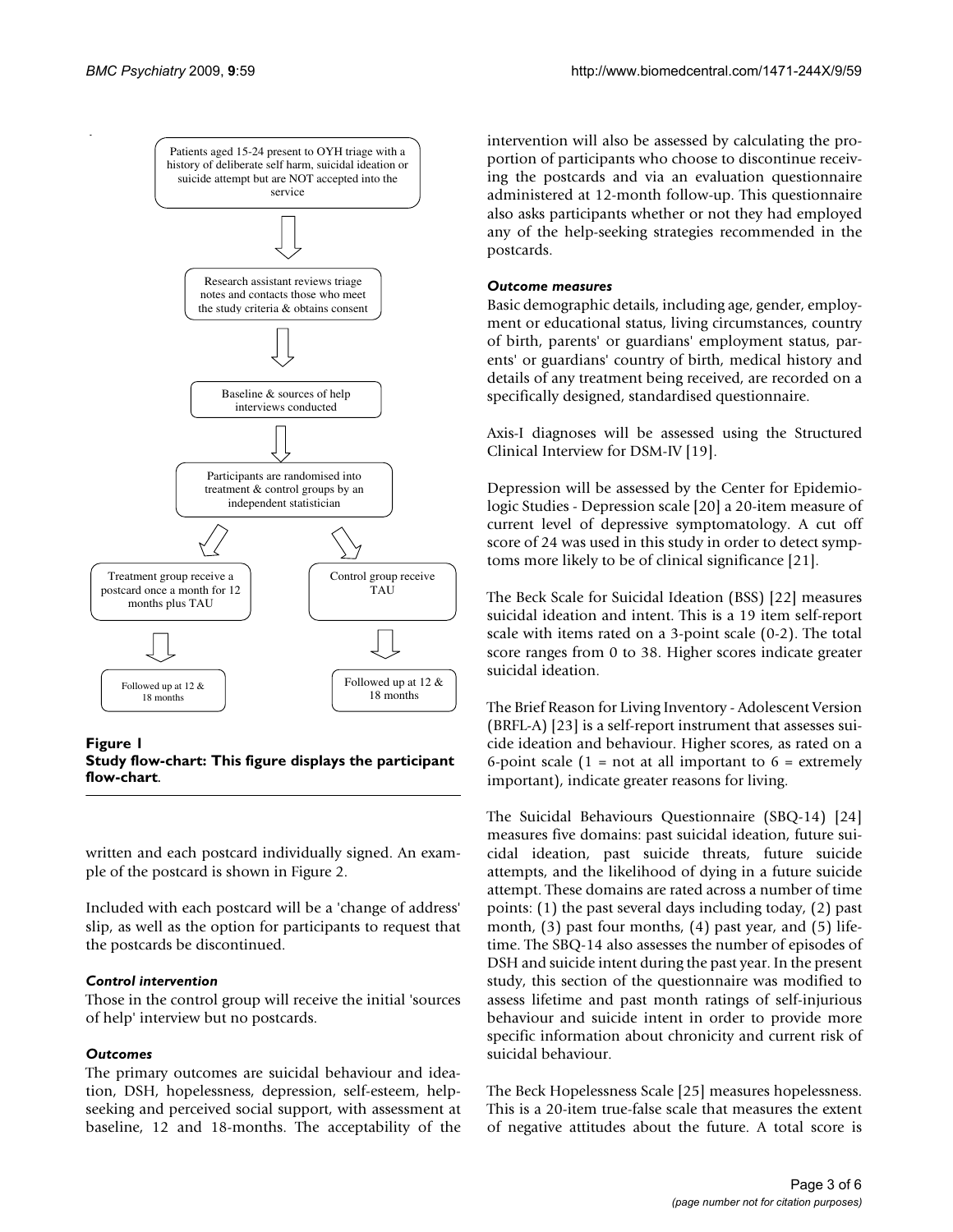An example of the postcard

**Dear** and the state of the state of the state of the state of the state of the state of the state of the state of the state of the state of the state of the state of the state of the state of the state of the state of the

It has been some time since vou were referred to ORYGEN Youth Health, and although we weren't able to offer vou a service we hope you are feeling better and that things are going well. When we met you mentioned that good sources of help for you in times of crisis include

You should also consider how physically active you are at the moment. Did you know that people who are physically active tend to be less anxious and depressed? To get the benefits of physical activity, all you need to do is go for a walk for at least 30 minutes a day. Try building it into your regular routine. A walk out in the sunlight early in the morning helps the most.

Of course, if you are in need of further help, we would be very happy to see you again at ORYGEN Youth Health.

Best wishes **Brandfilm** 





obtained by summing the ratings with a potential scoring range of 0-20. High scores reflect greater hopelessness.

The Rosenberg Self-Esteem scale [26] is a 10-item measure of global self-worth. Statements are rated on Likert scale ranging from strongly agree (1) to strongly disagree (4), with a total scale range of 10-40. Low versus high self esteem was dichotomized using a cut-off score of 20, with scores of below 20 indicating high self-esteem and scores of 20 or above indicating low self-esteem.

The Multidimensional Scale of Perceived Social Support [27] measures perceived social support. This 12-item instrument includes items rated on a 7-point scale ranging from "very strongly agree" to "very strongly disagree". The total score ranges from 12-84 with a higher score indicating a greater level of perceived social support.

The General and Actual Help Seeking Scales [28] measure help-seeking intentions, appraising both formal and informal sources. Participants rate help-seeking intentions ranging from 1 ("extremely unlikely") to 7 ("extremely likely") for each help source option including "no one". Higher scores indicate higher intentions. The AHSQ measures actual help-seeking behaviour. In this study participants were asked whether help had been sought for "an emotional problem" within the last two weeks. Generally, this measure is reported as three subscales: whether or not informal help has been sought; whether or not formal help has been sought; and whether or not any help has been sought.

#### *Sample size calculation: effect size and statistical power*

Suicide and SA rates from other studies vary between 3.9% and 15.1% for a contact group, and 4.6% and 17.3% for a non-contact group [11,10], with small effect sizes. The design of our study differs from previous studies and it is not possible to make any firm inference for our study, although it is reasonable to expect a similar effect size. The power analysis for this study is based on using the general linear model to compare the intervention and control groups with the baseline values of an outcome measure as the covariate. It is assumed (conservatively) that the covariate would explain 5% of the variance in the dependent variable. Based on previous research at this centre, we expect to recruit 180 subjects who would be equally allocated to the two groups and conservatively estimated a drop-out rate of 20%. A power calculation indicated that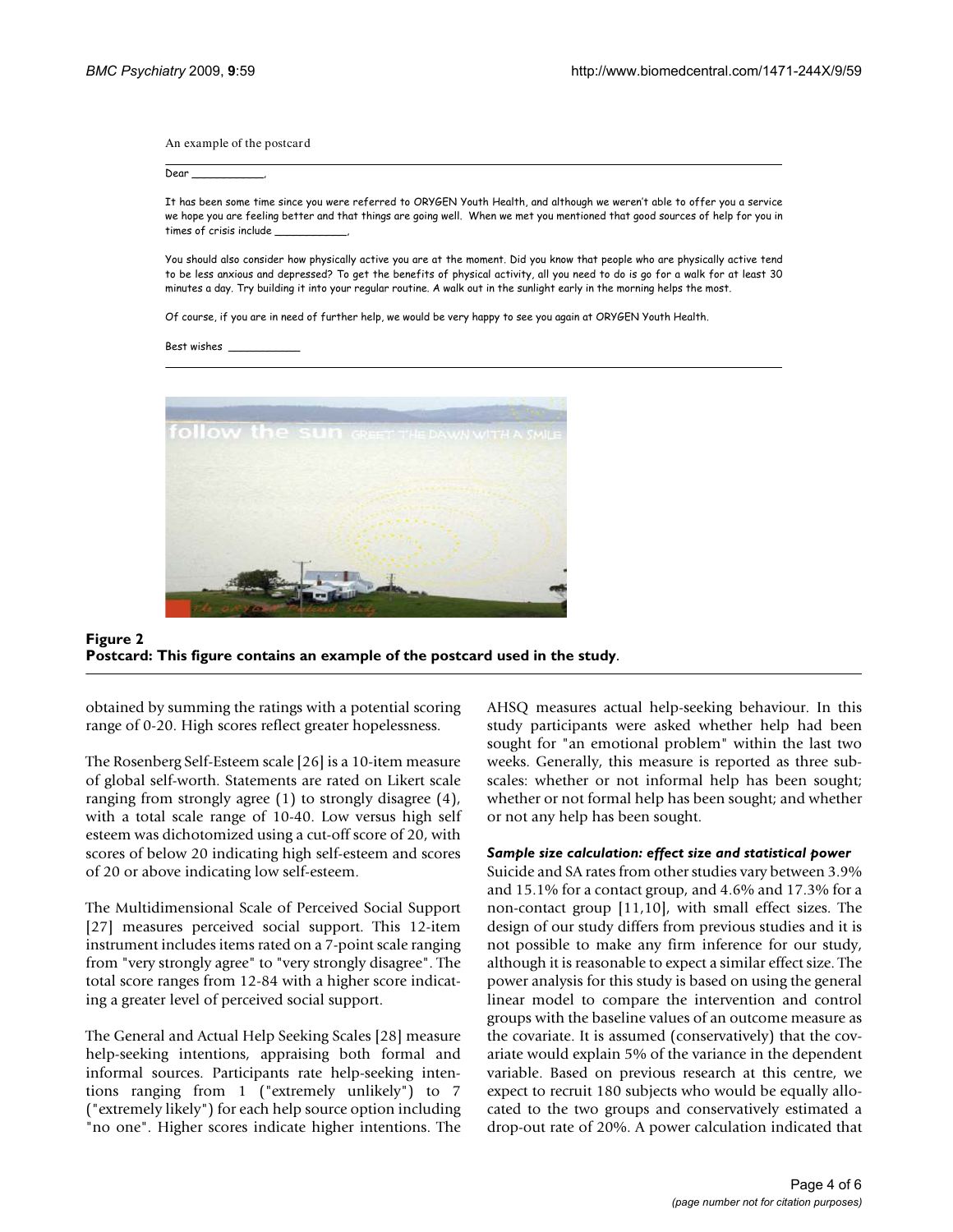we would be able to detect a small effect size of 0.21 with a significance level of 0.05 and power of 0.8. The actual sample size ( $n = 165$ ) has made only a small change to the power calculation - the detectable effect size has increased from 0.21 to 0.22.

#### *Randomisation/treatment allocation*

Random allocation to the postcard group and the control group will be carried out by the independent statistician (HPY), who has no knowledge about participants characteristics, using blocked randomization and computer generated random numbers. This will be concealed from the research team. The statistician will notify the study coordinator regarding the group allocation. The study coordinator will send out the postcards once per month.

The research assistant, who carries out the assessments, will be blind to group allocation. The success of blinding will be assessed at 18-months via questioning the research assistant regarding whether they think the participant received postcards as part of the RCT - Yes/No.

#### *Statistical methods*

At each follow-up time point the general linear model will be used to test for the treatment factor, i.e. to compare the intervention and control groups for each outcome measure. The corresponding baseline values of each outcome measure will be used as the covariate. In addition, the effects of other possible predictors (such as gender and age) on outcome will be explored. Multi-level modeling will be used to compare the trend over time for each outcome in the two groups. Both the last observation carried forward and multiple imputation techniques will be considered if the amount of missing values is substantial.

#### *Safety and supervision*

The research assistant received training in the administration of the measures and in the assessment of suicide risk. The research assistant will make contact with the research fellow (JR) overseeing the study once each assessment was complete. If there is no cause for concern, contact will be made via SMS. If there are concerns about the participant, contact will be made by telephone or face-to-face and the concerns will be discussed. If the research fellow is concerned about the participant, an immediate referral will be made to an appropriate service. Additionally, weekly supervision meetings with an experienced clinical psychologist (EC) will be held, during which all cases will be presented and any diagnostic and/or risk issues discussed. Any young people considered to be at elevated risk will be referred to an appropriate service.

#### **Discussion**

This paper describes the protocol for a RCT that aims to reduce suicide risk among young help-seekers. Although

much is known about the epidemiology of suicide in young people, we know less about effective interventions, and there are few studies that have successfully tested interventions via an RCT [10]. One of the reasons for this lack of evidence is that people at risk of suicide are often excluded from trials because of the ethical implications of denying treatment to this population [9]. However, if the postcard intervention is shown to be effective it could be used as a control treatment when testing other, more intensive interventions, hence allowing an at-risk population to participate in future trials. A further difficulty highlighted by previous research is that studies testing interventions designed to reduce suicide risk are often hampered by small sample sizes [11,29,10]. Again, because of the nature of the postcard intervention, it could be tested in large samples and in a range of settings.

If effective, this low-cost and transferable intervention has the potential to reach large numbers of people who are traditionally hard to engage in treatment. It is well documented that young people at risk of suicide are often noncompliant with medication and frequently disengage from services [30]. Therefore this intervention, whilst clearly no substitute for treatment, may be a useful supplement, or alternative when people refuse other forms of treatment or do not meet the criteria for specialist care. It could also be used following discharge from services, a time when risk is known to be elevated [31].

#### **Competing interests**

The authors declare that they have no competing interests.

#### **Authors' contributions**

Authors JR, AY, PM and HPY were all involved in conception of the study and made substantial contributions to the study design. In addition SG, EC made significant contributions to acquisition of data, training and clinical supervision. All authors have been involved in drafting the manuscript and have seen and approved the final version.

#### **Acknowledgements**

The authors would like to acknowledge Professor Jorm for his contributions to the study and Alison Hughes for her contribution to this manuscript. This study is funded by a grant from the Australian Rotary Health Research Fund. Orygen Youth Health Research Centre is affiliated with Melbourne Health and the University of Melbourne, Department of Psychiatry and it receives funding from the Colonial Foundation and via a Program Grant from the National Health & Medical Research Council.

#### **References**

- 1. De Leo D, Heller TS: **[Who are the kids who self-harm? An Aus](http://www.ncbi.nlm.nih.gov/entrez/query.fcgi?cmd=Retrieve&db=PubMed&dopt=Abstract&list_uids=15287831)**[tralian self-report school survey.](http://www.ncbi.nlm.nih.gov/entrez/query.fcgi?cmd=Retrieve&db=PubMed&dopt=Abstract&list_uids=15287831) **181(3):**140-144.
- 2. Patton GC, Harris R, Carlin JB, Hibbert ME, Coffey C, Schwartz M, *et al.*: **[Adolescent suicidal behaviours: a population-based study](http://www.ncbi.nlm.nih.gov/entrez/query.fcgi?cmd=Retrieve&db=PubMed&dopt=Abstract&list_uids=9153691) [of risk.](http://www.ncbi.nlm.nih.gov/entrez/query.fcgi?cmd=Retrieve&db=PubMed&dopt=Abstract&list_uids=9153691)** *Psychol Med* 1997, **27(3):**715-724.